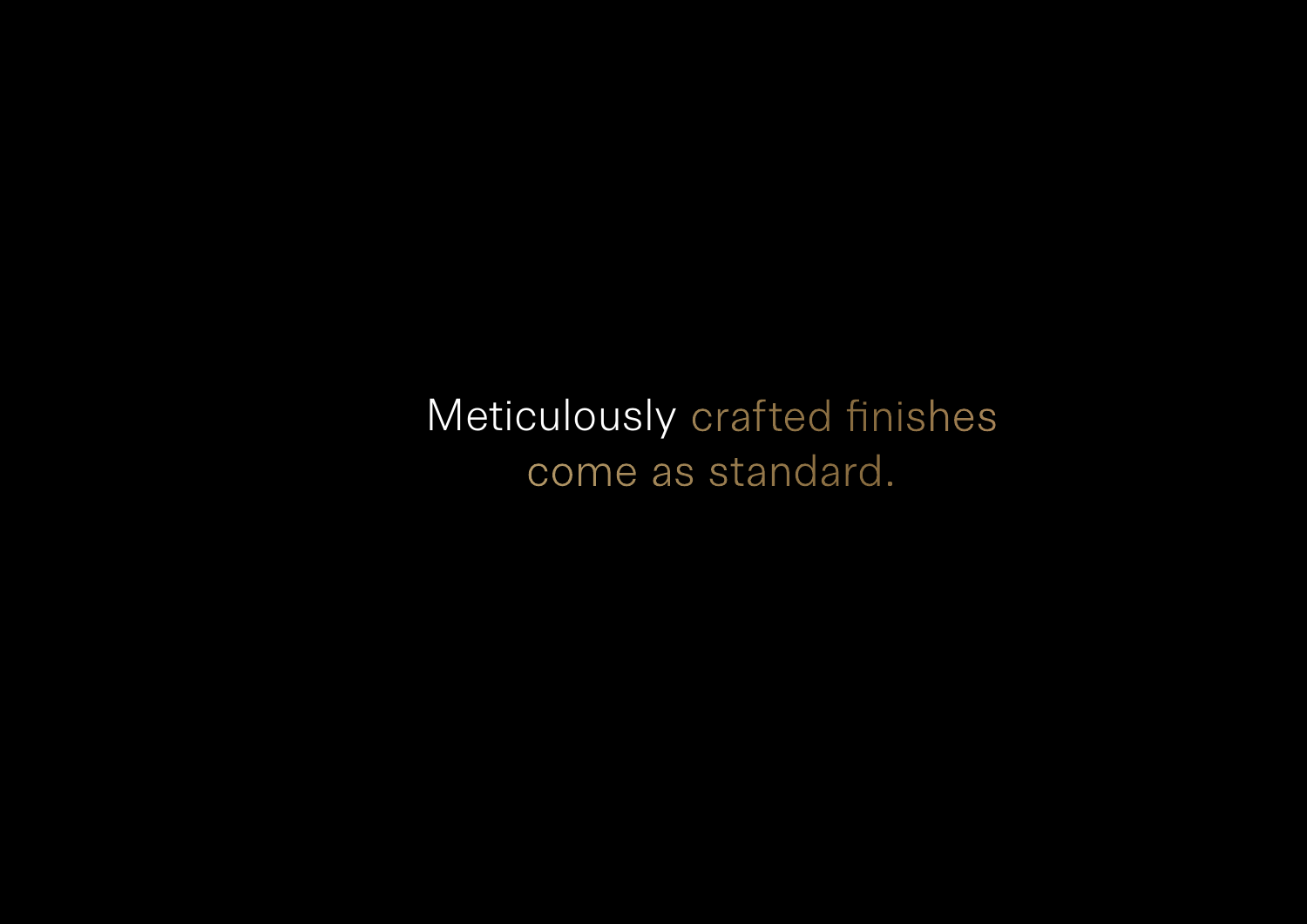











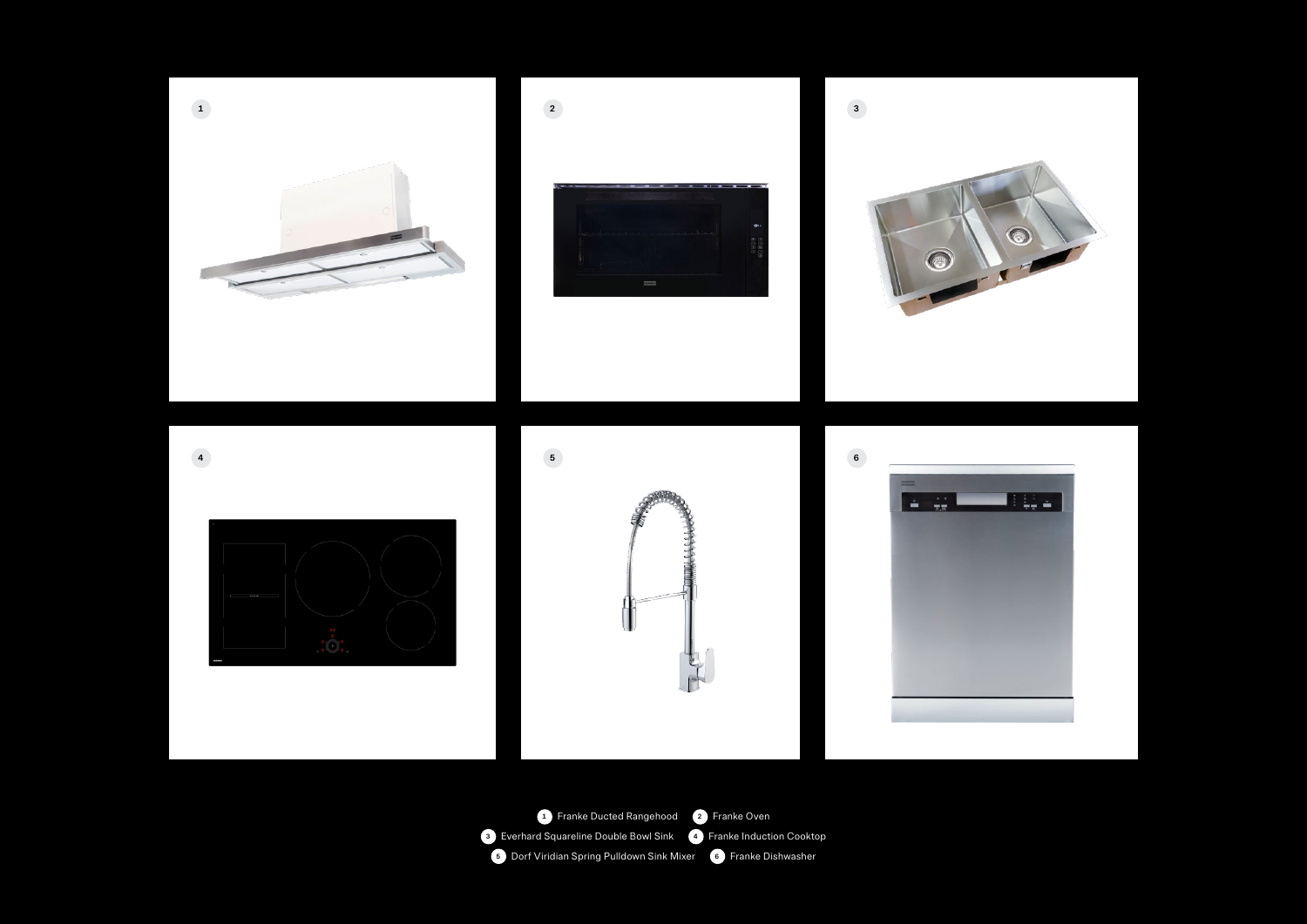Fisher & Paykel Dryer **8** Mont Albert Wall Hung Vanity **9** Frameless Mirrored Shaving Cabinet Dorf Viridian Shower Mixer **11** Caroma Multi-function Shower On Rail With Hand Shower Clark Round Back To Wall Toilet With Soft Close Seat

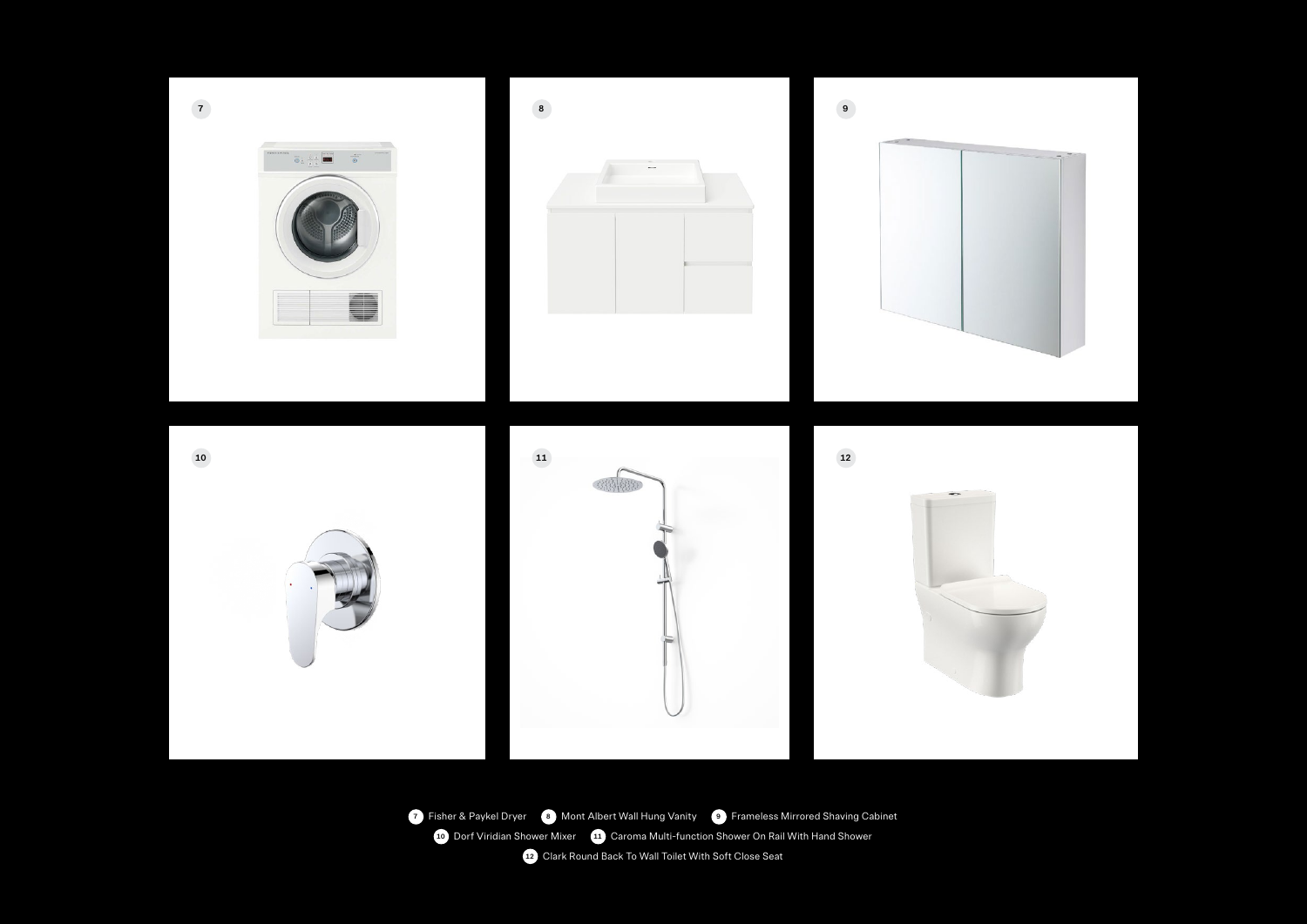Bedrooms:

| Kitchen   | <b>Bench Tops:</b>                | 40mm reconstituted stone with waterfall edge (as per kitchen plan).                                                                          |
|-----------|-----------------------------------|----------------------------------------------------------------------------------------------------------------------------------------------|
|           | Cabinetry:                        | Fully lined natural finish doors with 1mm edge to all cabinets and overhead cupboards (as per kitchen plan).                                 |
|           | Drawers:                          | Bank of drawers with cutlery insert to top drawer.                                                                                           |
|           | Doors and Drawers:                | Soft close.                                                                                                                                  |
|           | Kickboard:                        | Brushed silver melamine or equivalent to resemble stainless steel kick.                                                                      |
|           | Handles:                          | Cabinet handles (as per display suite).                                                                                                      |
|           | Sink:                             | Undermount Everhard square line double bowl or one and a half bowl stainless steel with chopping board and<br>drainer (as per kitchen plan). |
|           | Tap:                              | Dorf Viridian spring pull down sink mixer.                                                                                                   |
|           | Oven:                             | 600mm black glass & stainless steel Franke (1B, 2B, 2BE floorplan types).                                                                    |
|           | Oven:                             | 900mm black glass & stainless steel Franke (3BE floorplan types).                                                                            |
|           | Cook Top:                         | 600mm induction black glass Franke (1B, 2B, 2BE floorplan types).                                                                            |
|           | Cook Top:                         | 900mm induction black glass Franke (3BE floorplan types)                                                                                     |
|           | Range Hood:                       | 600mm slide out stainless steel Franke ducted externally (1B, 2B, 2BE floorplan types).                                                      |
|           | Range Hood:                       | 900mm slide out stainless steel Franke ducted externally (3BE floorplan types).                                                              |
|           | Dishwasher:                       | 600mm stainless steel Franke.                                                                                                                |
|           | Microwave:                        | Provision incorporated into kitchen joinery cupboards.                                                                                       |
|           | Fridge Space:                     | Refer to kitchen plan.                                                                                                                       |
|           | Pantry Space:                     | Refer to kitchen plan.                                                                                                                       |
| Bedrooms: | Master Bedroom Robe:              | Top shelf, shelving unit & hanging rail with sliding mirrored doors.                                                                         |
|           | Bedroom/multi-purpose room robes: | Top shelf, shelving unit & hanging rail with sliding mirrored doors.                                                                         |
|           | Walk in Robe:                     | Top shelf, shelving unit & hanging rail with sliding mirrored doors.                                                                         |
|           |                                   |                                                                                                                                              |

| ds (as per kitchen plan) <mark>.</mark> |  |
|-----------------------------------------|--|
|                                         |  |
|                                         |  |
|                                         |  |
|                                         |  |
| with chopping board and                 |  |
|                                         |  |
|                                         |  |
|                                         |  |
|                                         |  |
|                                         |  |
| pes).                                   |  |
|                                         |  |
|                                         |  |
|                                         |  |
|                                         |  |
|                                         |  |
|                                         |  |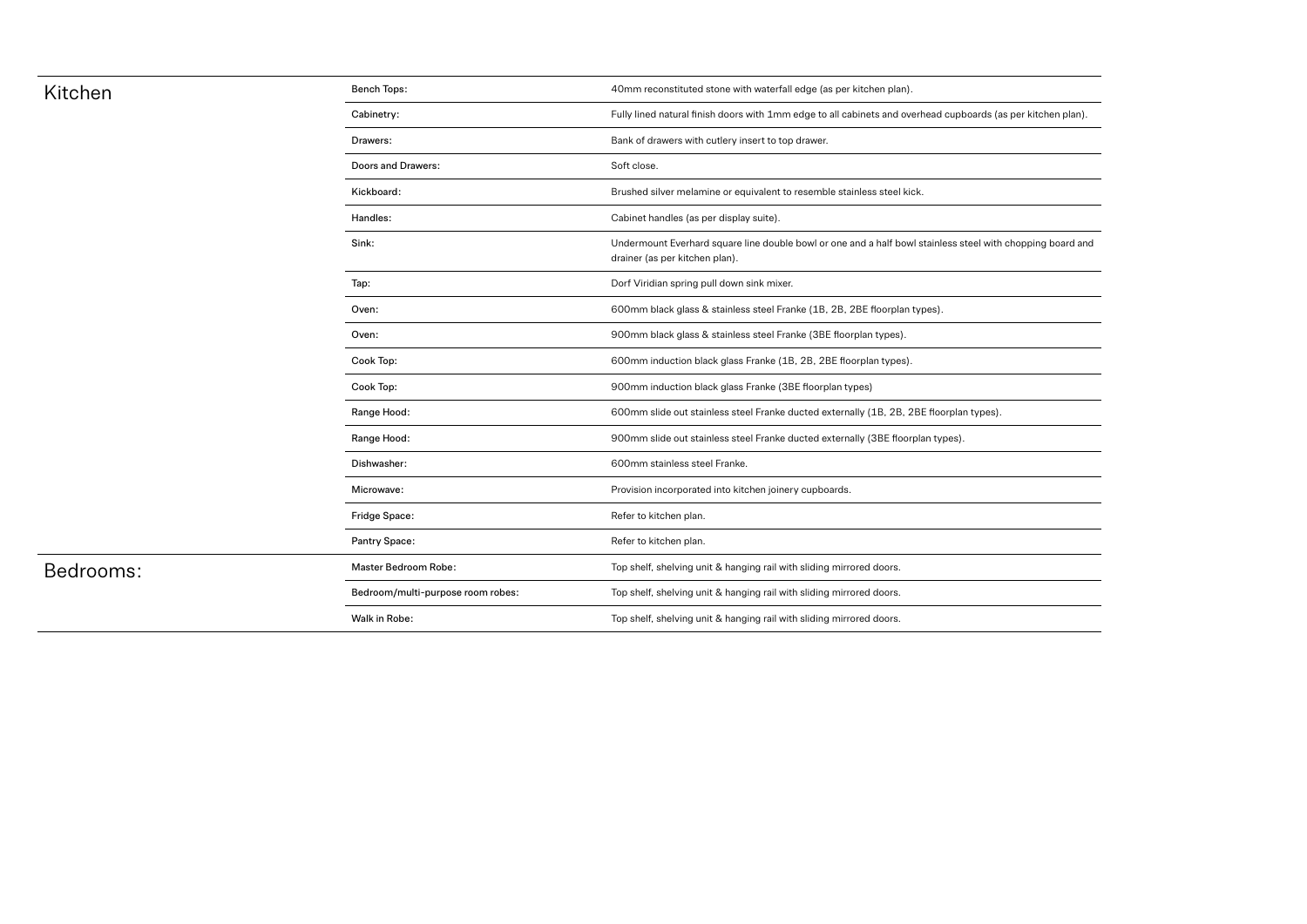| Bathroom & ensuite | Vanity:                             | Mont Albert wall hung vanity. Size to suit bathroom. (600                                                         |
|--------------------|-------------------------------------|-------------------------------------------------------------------------------------------------------------------|
|                    | Vanity Tap:                         | Dorf Viridian basin mixer.                                                                                        |
|                    | Mirror:                             | Frameless shaving cabinet (600mm, 750mm or 900mm                                                                  |
|                    | <b>Shower Screen:</b>               | 1800mm frameless clear glass (as per bathroom plan).                                                              |
|                    | Shower Rose:                        | Caroma Urbane multifunction shower on rail with hand sl                                                           |
|                    | Shower Tap:                         | Dorf Viridian wall mixer.                                                                                         |
|                    | Toilet:                             | Clark round back to wall with soft close seat.                                                                    |
|                    | Shelf:                              | Timber laminate shelf located above toilet (as per display                                                        |
|                    | Accessories:                        | 2 x Caroma Cosmo series towel rail. Size to suite bathroor                                                        |
|                    | Ventilation:                        | Mechanical ventilation.                                                                                           |
| Internal:          | Ceiling Height:                     | Generally 2.5m to living areas and 2.3m to wet areas.                                                             |
|                    | Ceiling Finish:                     | Suspended plasterboard with square set corner joints.                                                             |
|                    | Internal Walls:                     | Plasterboard and paint (3 coat application system).                                                               |
|                    | Internal Doors:                     | Flush panel 2040mm high hinged doors and cavity slidir<br>doors (as per plans).                                   |
|                    | <b>Windows &amp; Sliding Doors:</b> | Double glazed aluminium framed windows and sliding do                                                             |
|                    | Fire Rating:                        | Common area and party walls to Australian Standards (A<br>$(NCC)$ .                                               |
|                    | <b>Energy Rating:</b>               | As per Energy Efficiency Rating Certificate.                                                                      |
|                    | Thermal:                            | External walls and party walls to energy efficiency rating                                                        |
|                    | Acoustic:                           | Common area walls and party walls to AS and NCC requ                                                              |
|                    | Air Conditioning:                   | Reverse cycle heating and cooling split system located ir<br>2B7 & 2B8 floorplan types).                          |
|                    | Air Conditioning:                   | 2 x Reverse cycle heating and cooling split system locate<br>(2BE1 to 2BE9, 2B3 to 2B6, 2B9 & 2B10 floorplan type |
|                    | Air Conditioning:                   | Ducted heating & cooling system with outlets located in                                                           |
|                    | Ventilation:                        | Mechanical ventilation to bathroom, ensuite and laundry.                                                          |
|                    |                                     |                                                                                                                   |

room. (600mm, 750mm or 900mm)

or: 900mm to match vanity).

vith hand shower.

per display suite).

aite bathroom (630mm or 930mm) & toilet roll holder.

cavity sliding doors throughout with door stops to all swinging

d sliding doors as indicated on Energy Efficiency Rating report.

tandards (AS) and National Construction Code Requirements

ency rating certificate.

**ACC** requirements.

m located in living area. Size to suit unit (1B1, 1B2, 2B1, 2B2,

stem located in living area & master bedroom. Size to suit unit orplan types).

Iocated in all bedrooms & living areas (3BE floorplan types).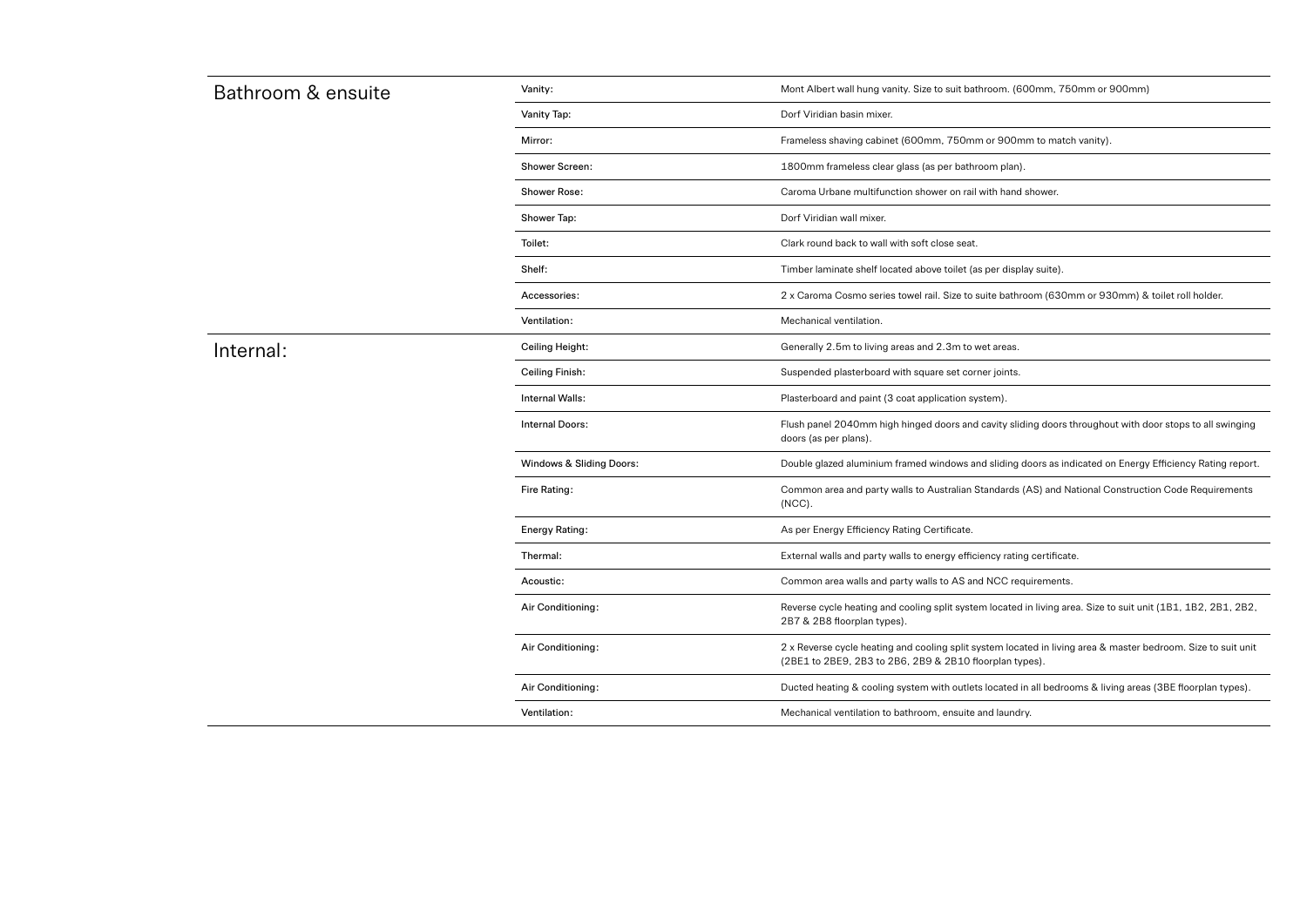| Laundry                  | Sink:                 | 30 litre tub in cabinet, white/stainless steel (1B, 2B, 2BE floorplan types).                        |
|--------------------------|-----------------------|------------------------------------------------------------------------------------------------------|
|                          | Sink:                 | 32 litre flush line stainless steel tub installed into stone bench (3BE floorplan types).            |
|                          | Taps:                 | Stylus Verdi sink mixer plus washing machine tap connections.                                        |
|                          | Linen/Laundry Doors:  | Fully lined natural finish.                                                                          |
|                          | Linen Cupboard:       | Shelving units and/or open space for broom.                                                          |
|                          | Under Stair Cupboard: | Open storage, no shelving (2B3 to 2B6, 2B9 & 2B10 floorplan types).                                  |
|                          | Ventilation:          | Mechanical ventilation.                                                                              |
|                          | Dryer:                | Fisher and Paykel 4.5kg vented dryer, wall mounted (1B, 2B, 2BE floorplan types).                    |
|                          | Washer/Dryer:         | Fisher and Paykel 7.5kg washer/4kg dryer combo (3BE floorplan types).                                |
| Tiling & Floor Coverings | Bathroom/Ensuite:     | 300x600 wall tiles (floor to ceiling). 300x600 tiles to floor area (as per display suite).           |
|                          | Kitchen:              | 100x300 splashback tile (as per display suite).                                                      |
|                          | Laundry:              | 300x600 floor tiles to floor area and one row of skirting tiles.                                     |
|                          | Timber Flooring:      | Timber look, hybrid flooring to living areas, kitchens, corridors and stairs (as per display suite). |
|                          | Carpet:               | Quality carpet to bedrooms (as per display suite).                                                   |
|                          |                       |                                                                                                      |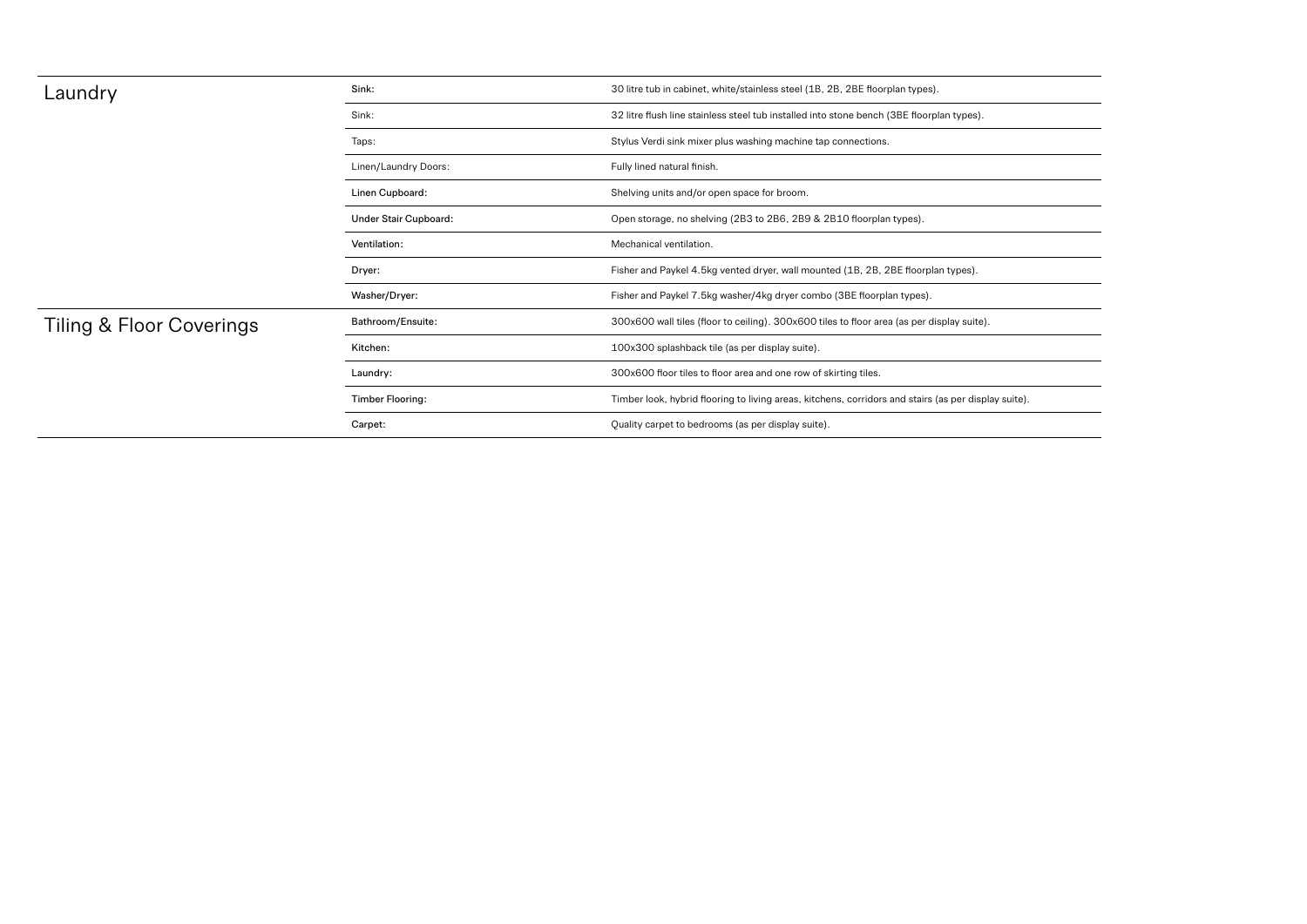| Electrical & data | <b>Power Points:</b>         | Double power points throughout (single to dishwasher, microwave & fridge space).                                                 |
|-------------------|------------------------------|----------------------------------------------------------------------------------------------------------------------------------|
|                   | Internal Lights:             | LED Down lights throughout.                                                                                                      |
|                   | Living:                      | 4 light points, 2 double power points, 1 TV point, 1 data point.                                                                 |
|                   | Dining:                      | 2 to 4 light points depending on room size, 1 double power point.                                                                |
|                   | Kitchen:                     | 3 light points, 1 double power point (additional 1 double power point if island bencl                                            |
|                   | Master Bedroom:              | 2 light points, 2 double power points, 1 TV point, 1 data point.                                                                 |
|                   | Bedrooms/Multi-purpose room: | 1 light point, 1 double power point.                                                                                             |
|                   | Walk in Robe:                | 1 light point.                                                                                                                   |
|                   | Bathroom/Ensuite:            | Heat light, light and exhaust fan, 1 double power point inside shaving cabinet.                                                  |
|                   | Laundry:                     | 1 light point, 1 double power point.                                                                                             |
|                   | External:                    | 1 weather proof light point to each balcony or courtyard.<br>1 weatherproof double power point to each balcony and courtyard.    |
|                   | Aerial:                      | Connection to Free to Air aerial & MATV including Foxtel (connection & service fee                                               |
|                   | Video Intercom:              | Video Intercom system operating from 2 ground floor foyer entry points to individu                                               |
|                   | Security:                    | CCTV system in 20 selected locations throughout building.                                                                        |
|                   | <b>Safety Switch:</b>        | RCD safety switch & circuit breakers to meter box.                                                                               |
|                   | Smoke Detector:              | Hardwired with battery backup.                                                                                                   |
|                   | Internet/Telephone/Data:     | The building will be provided with high speed fibre to the premise broadband intern<br>(connection & service fees not included). |
| Balcony/courtyard | Lighting:                    | Surface mounted light fitting to Architect's design.                                                                             |
|                   | Floor:                       | 600 x 600 engineered paving tile installed on raised pedestals.                                                                  |
|                   | Ceiling:                     | Applied texture paint finish.                                                                                                    |
|                   | <b>Courtyard Walls</b>       | Double brick or brick with vertical rail metal fencing or vertical rail metal fencing (as                                        |
|                   | <b>Balustrades:</b>          | Metal balustrade or glass balustrade or 600 high concrete with glass balustrade bel                                              |
|                   | Taps:                        | 1 tap to all ground floor courtyards.                                                                                            |
| Car parking       | Car Parking:                 | Allocated on-site car parking (as per plan).                                                                                     |
|                   | <b>Visitor Parking:</b>      | 22 on-site visitor parks (as per plan).                                                                                          |
|                   | Storage Cage:                | Lockable storage cage provided (as per plan).                                                                                    |
|                   |                              |                                                                                                                                  |

Lidouble power point if island bench, refer to kitchen plan).

ng Foxtel (connection & service fees not included).

floor foyer entry points to individual properties.

re to the premise broadband internet

ing or vertical rail metal fencing (as per plan).

concrete with glass balustrade behind (as per plan).